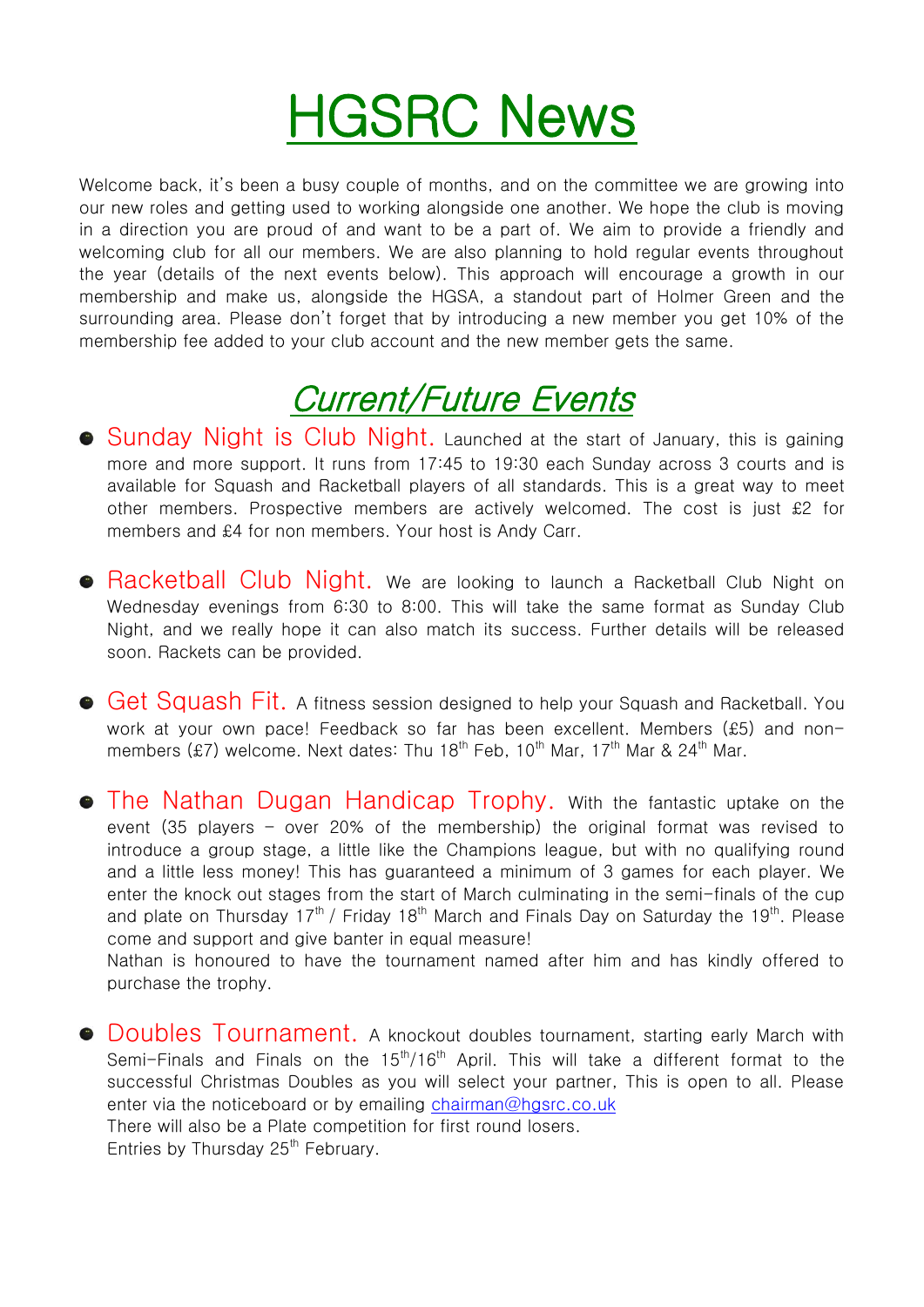#### And now for something extra special

The committee are proud to announce the first ever 24 hour Squashathon to be held by HGSRC. The aim is to get as many members as possible on court and to create a real buzz in the club. We will have 24 hours of continuous squash on the Glass Court. There will be lots of activities and events including the Finals of the Doubles Tournament, Wooden Rackets, Rock Squash, Junior Handicap Tournament and much more.

There will be lots of other activities going on across the other courts including a coaching and fitness session, various activities for juniors and the chance to bring along family and friends to try squash and racketball. More details to follow over the coming weeks.

It will be free to participate and we will be raising money for a local charity: Hearing Dogs for Deaf People.

We plan the event to start on Fri  $15<sup>th</sup>$  April at 17:00 so please the  $15<sup>th</sup>$  &  $16<sup>th</sup>$  April free!

### **Leagues**

**Before giving the January league results, we would like to take this opportunity to thank** John Richards for taking the time to manage the leagues over the past couple of years. I'm sure he'd willingly accept any offers from members to take on the task, one which is now much simpler than in the old Quill and Parchment days when he started them! The committee are looking for ways to get as many league games played and as with everything we would appreciate any ideas or opinions.

January League winners:-

| <b>Division 1</b> | <b>David Albin</b>   |                   | Division 5 Richard Peters | Division 9 No games Played  |
|-------------------|----------------------|-------------------|---------------------------|-----------------------------|
| <b>Division 2</b> | <b>Vibert Hector</b> |                   | Division 6 Stuart Baker   | Division 10 No games Played |
| <b>Division 3</b> | <b>Mark Turnbull</b> |                   | Division 7 Duncan Butler  | Division 11 No games Played |
| <b>Division 4</b> | Matty Gallagher      | <b>Division 8</b> | <b>Mark Soper</b>         |                             |

A special mention to Matty Gallagher who scored a Maximum 24 points on his way to victory!

Junior Leagues are back. Please see the noticeboard and website for more details.

### **Coaching**

- The club offers a comprehensive junior coaching programme from beginners to county players. We are keen to offer squash and racketball coaching for adult members. If you are interested in being part of an adult coaching programme organised by the club, then please email [chairman@hgsrc.co.uk](mailto:chairman@hgsrc.co.uk)
- We have three high quality coaches at the club Roger Dugan (Level 2), Matt Davies (Level 3) and Sam Mueller (Level 2, just taking her Level 3 exams). They all offer a variety of coaching opportunities
- Sam Mueller joined the club in September to coach the advanced and elite junior groups on a Saturday morning. Sam is currently working towards her Level 3 certifications. Sam offers 1:1 coaching to both adults and juniors. For more information please contact [Sammueller71@gmail.com](mailto:Sammueller71@gmail.com) / 07342–692680
- **•** Roger Dugan offers 1:1 coaching for adults and juniors for squash and racketball. Roger also offers a restring service. For more information please contact [rogerjd12@gmail.com](mailto:rogerjd12@gmail.com) / 07768-607995
- Matt Davies offers 1:1 coaching on a Thursday early evening. For more information please contact [mattdaviescoaching@gmail.com](mailto:mattdaviescoaching@gmail.com) / 07530 850966
- To incentivise members to have 1:1 coaching, members who have 1:1 coaching at off peak times will only pay half the court fee (i.e.  $£2)$ )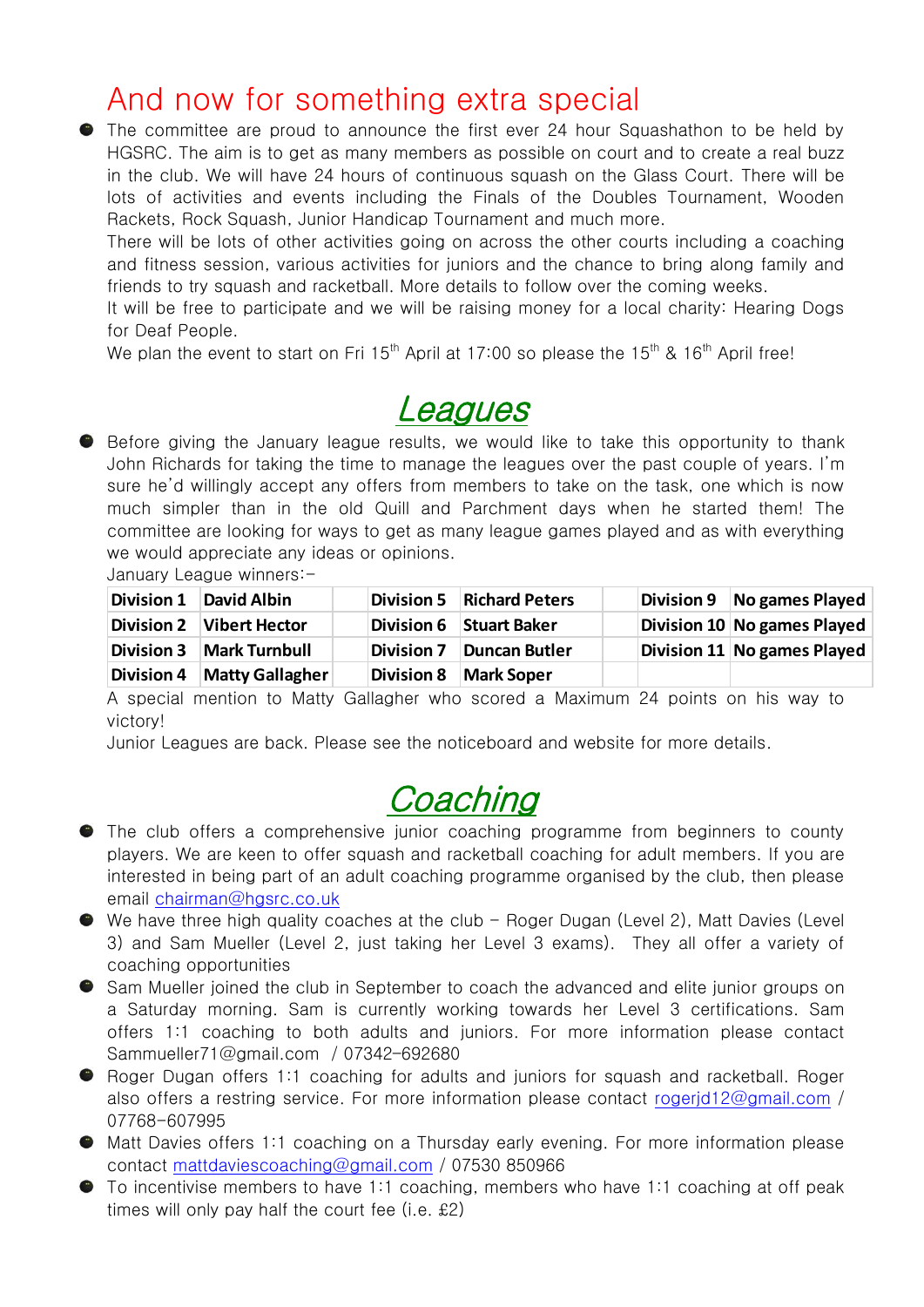# Junior News

- **Squash Camp.** Sam is running a squash camp at the club during half-term on Wednesday 17 February from 1.30 pm  $-$  4.30 pm. Lots of fun, skills, technique, games and fitness. Contact Sam direct for further details or see the flyer on the HGSRC website.
- **Junior League News.** We are pleased to announce that these are starting up again. Please see the noticeboard and website to see which league you are in. These are being played over 2 months, so plenty of time to get your matches played! Juniors already playing in the All Member Leagues have not been included in the Junior Leagues
- **Annual Junior Tournament.** This was held at the end of the Christmas holidays. 32 juniors entered across the five age categories – boys' singles, girls' singles and mixed U15, U13 and U11. It was great to see a lot of juniors enter who have not played in the tournament before. The spectators were treated to some fantastic squash, all played in great spirit and camaraderie. It is always a pleasure to see the youngsters all supporting each other and offering tips and advice between games. The mixed U11 and U13 competitions were played as a round robin. The U11 tournament was a family affair between Maya, Chris and Lucy Baker with Maya taking the honours on this occasion. In the U13 category, Konrad Pompe took on Bertie Carr in the final with Konrad securing the victory. The mixed U15 category saw the top two seeds in the final, Jasper Kettle and Sunil Popat. Jasper came out on top to take the title for the second year in a row. By coincidence, both boys then reached the final of the boys' singles trophy. This time Sunil took the honours. It was only fitting that each of them took one title each! The girls' singles final was again played out between the top two seeds, Becky Meyrick and Sarah Jackson. Sarah was out to defy Becky a fourth title in a row and succeeded after a great match.

Well done to everyone who entered. Thank you to Rachel Albin for running the tournament itself assisted by Matt O'Regan. A big thank you also to Suzanne Holland for organising the tournament café and making the fantastic sausage rolls!

# Finance Matters

At the end of January we had £3,543 in the bank. This was helped by very healthy court usage during January. We have paid half of the showers invoice but we still have a few significant invoices to pay on top of general running costs. We continue to carefully manage the finances and expect to have the finances in a healthy state by Q2 2016.

# Club Sponsorship

We are keen to grow sponsorship at the Club and also advertise local businesses who will offer HGSRC members a discount. Would your company like to sponsor HGSRC and/or offer a discount to HGSRC members? Alevia Healthcare already sponsor the tins at the club.<http://aleviahealthcare.co.uk/> For more information on sponsorship, please contact [andyhcarr@btinternet.com](mailto:andyhcarr@btinternet.com)

## **Twitter**

Please follow us on Twitter @HGSRC for the latest club information and great squash and racketball tips